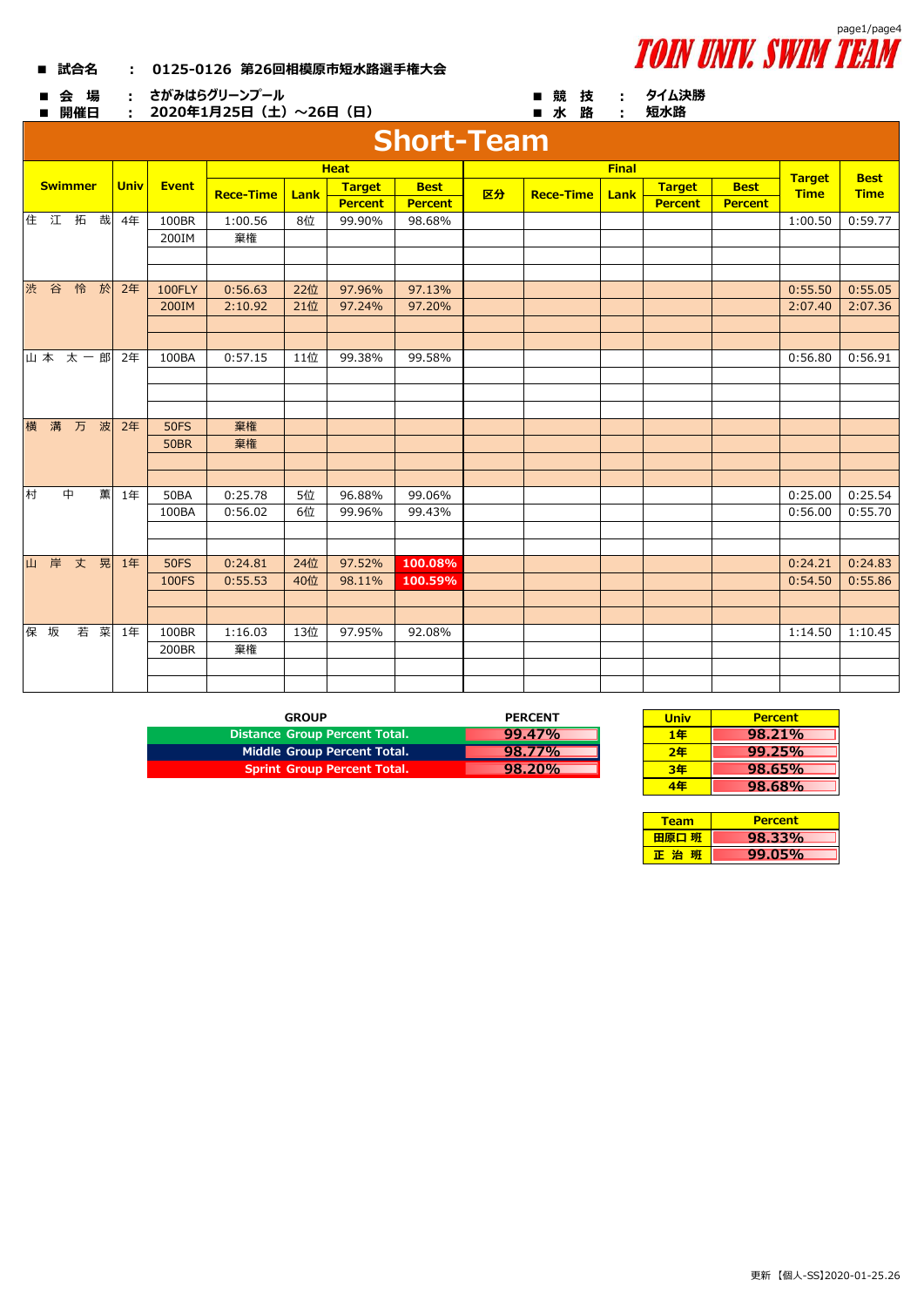## **■ 試合名 : 0125-0126 第26回相模原市短水路選手権大会**



**■ 開催日 : ■ 水 路 : 2020年1月25日(土)~26日(日)**



**タイム決勝**

## **Middle short & Middle-Team 短水路**

|   |     |                |    |      | <b>Heat</b> |                  |      |                |                |    |                  |      |                |                |                             |                            |
|---|-----|----------------|----|------|-------------|------------------|------|----------------|----------------|----|------------------|------|----------------|----------------|-----------------------------|----------------------------|
|   |     | <b>Swimmer</b> |    | Univ | Event       |                  | Lank | Target         | <b>Best</b>    |    |                  |      | <b>Target</b>  | <b>Best</b>    | <b>Target</b>               | <b>Best</b><br><b>Time</b> |
|   |     |                |    |      |             | <b>Rece-Time</b> |      | <b>Percent</b> | <b>Percent</b> | 区分 | <b>Rece-Time</b> | Lank | <b>Percent</b> | <b>Percent</b> | <b>Time</b>                 |                            |
| 坂 |     | 本              | 陸  | 3年   | 100BA       | 0:58.71          | 15位  | 97.00%         | 97.75%         |    |                  |      |                |                | 0:57.00                     | 0:57.42                    |
|   |     |                |    |      | 200BA       | 2:11.64          | 12位  | 92.98%         | 92.86%         |    |                  |      |                |                | 2:03.00                     | 2:02.87                    |
|   |     |                |    |      |             |                  |      |                |                |    |                  |      |                |                |                             |                            |
|   |     |                |    |      |             |                  |      |                |                |    |                  |      |                |                |                             |                            |
| 滝 |     | 沢              | 健  | 3年   | 100BA       | 0:56.07          | 8位   | 101.63%        | 98.74%         |    |                  |      |                |                | 0:57.00                     | 0:55.37                    |
|   |     |                |    |      | 200BA       | 1:59.51          | 5位   | 100.41%        | 98.40%         |    |                  |      |                |                | 2:00.00                     | 1:57.63                    |
|   |     |                |    |      |             |                  |      |                |                |    |                  |      |                |                |                             |                            |
|   |     |                |    |      |             |                  |      |                |                |    |                  |      |                |                |                             |                            |
| 鵜 | 飼   | 雪              | 菜  | 3年   | <b>50BA</b> | 0:28.70          | 2位   | 99.26%         | 102.01%        |    |                  |      |                |                | 0:28.49                     | 0:29.29                    |
|   |     |                |    |      | 200BA       | 2:17.51          | 5位   | 96.61%         | 97.16%         |    |                  |      |                |                | 2:13.00                     | 2:13.71                    |
|   |     |                |    |      | 200IM       | 2:17.20          | 9位   | 96.84%         | 97.11%         |    |                  |      |                |                | 2:13.00                     | 2:13.34                    |
|   |     | 水口文那           |    |      |             |                  |      |                |                |    |                  |      |                |                |                             |                            |
|   |     |                |    | 3年   | 100FLY      | 1:02.82          | 12位  |                | 98.69%         |    |                  |      |                |                | $\rightarrow$ $\rightarrow$ | 1:02.01                    |
|   |     |                |    |      | 200FLY      | 2:16.32          | 5位   | 97.89%         | 98.47%         |    |                  |      |                |                | 2:13.50                     | 2:14.26                    |
|   |     |                |    |      |             |                  |      |                |                |    |                  |      |                |                |                             |                            |
|   |     | 石田俊輔           |    | 2年   | 100FS       | 0:54.12          | 34位  | 99.76%         | 98.19%         |    |                  |      |                |                | 0:53.99                     | 0:53.16                    |
|   |     |                |    |      | 200FS       | 1:58.21          | 35位  | 99.81%         | 98.21%         |    |                  |      |                |                | 1:57.99                     | 1:56.13                    |
|   |     |                |    |      |             |                  |      |                |                |    |                  |      |                |                |                             |                            |
|   |     |                |    |      |             |                  |      |                |                |    |                  |      |                |                |                             |                            |
|   |     | 伊藤達斗           |    | 2年   | 100FLY      | 0:56.30          | 20位  | 99.10%         | 99.37%         |    |                  |      |                |                | 0:55.80                     | 0:55.95                    |
|   |     |                |    |      | 200FLY      | 2:02.09          | 11位  | 98.68%         | 99.43%         |    |                  |      |                |                | 2:00.50                     | 2:01.40                    |
|   |     |                |    |      |             |                  |      |                |                |    |                  |      |                |                |                             |                            |
|   |     |                |    |      |             |                  |      |                |                |    |                  |      |                |                |                             |                            |
|   |     | 前田未夢           |    | 2年   | 100FLY      | 1:04.48          | 15位  | 100.03%        | 99.33%         |    |                  |      |                |                | 1:04.50                     | 1:04.05                    |
|   |     |                |    |      | 200FLY      | 2:17.14          | 6位   | 100.98%        | 100.51%        |    |                  |      |                |                | 2:18.50                     | 2:17.84                    |
|   |     |                |    |      |             |                  |      |                |                |    |                  |      |                |                |                             |                            |
|   |     |                |    |      |             |                  |      |                |                |    |                  |      |                |                |                             |                            |
|   | 濱上  |                | 未祐 | 2年   | 100BR       | 1:13.03          | 8位   | 99.96%         | 99.34%         |    |                  |      |                |                | 1:13.00                     | 1:12.55                    |
|   |     |                |    |      | 200BR       | 2:32.83          | 7位   | 97.91%         | 98.73%         |    |                  |      |                |                | 2:29.70                     | 2:30.91                    |
|   |     |                |    |      |             |                  |      |                |                |    |                  |      |                |                |                             |                            |
|   |     |                |    |      |             |                  |      |                |                |    |                  |      |                |                |                             |                            |
|   | 小 池 | 哲              | 平  | 2年   | 200BR       | 2:17.80          | 12位  | 99.42%         | 101.38%        |    |                  |      |                |                | 2:17.00                     | 2:19.73                    |
|   |     |                |    |      | 200IM       | 2:05.28          | 15位  | 100.18%        | 100.85%        |    |                  |      |                |                | 2:05.50                     | 2:06.36                    |
|   |     |                |    |      |             |                  |      |                |                |    |                  |      |                |                |                             |                            |
|   |     |                |    |      |             |                  |      |                |                |    |                  |      |                |                |                             |                            |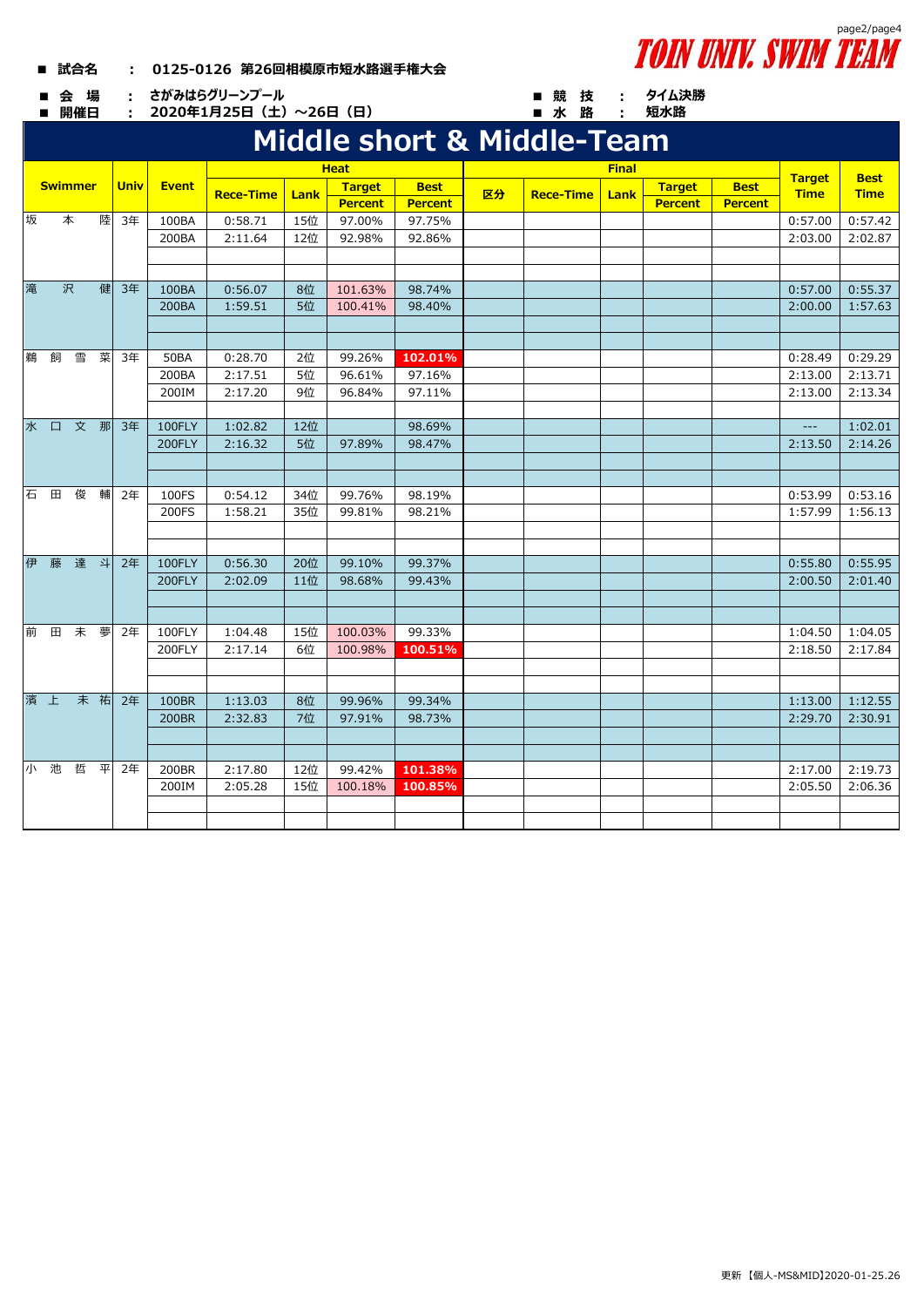

**短水路**

 **■ 試合名 : 0125-0126 第26回相模原市短水路選手権大会**

**■ 会 場 : ■ 競 技 : さがみはらグリーンプール**

**■ 開催日 : ■ 水 路 : 2020年1月25日(土)~26日(日)**

## **タイム決勝**

|   |   |                |   |             |              |                  |      |                | Distance-Team  |    |                                              |      |                |                |             |             |
|---|---|----------------|---|-------------|--------------|------------------|------|----------------|----------------|----|----------------------------------------------|------|----------------|----------------|-------------|-------------|
|   |   |                |   |             |              | <b>Heat</b>      |      |                |                |    | <b>Final</b><br><b>Target</b><br><b>Best</b> |      |                |                |             |             |
|   |   | <b>Swimmer</b> |   | <b>Univ</b> | <b>Event</b> | <b>Rece-Time</b> | Lank | <b>Target</b>  | <b>Best</b>    | 区分 | <b>Rece-Time</b>                             | Lank | <b>Target</b>  | <b>Best</b>    | <b>Time</b> | <b>Time</b> |
|   |   |                |   |             |              |                  |      | <b>Percent</b> | <b>Percent</b> |    |                                              |      | <b>Percent</b> | <b>Percent</b> |             |             |
| 舟 | 久 | 保              | 颯 | 3年          | 100FS        | 0:53.06          | 27位  | 101.72%        | 101.80%        |    |                                              |      |                |                | 0:53.99     | 0:54.03     |
|   |   |                |   |             | 200FS        | 1:54.17          | 28位  | 99.85%         | 100.15%        |    |                                              |      |                |                | 1:54.00     | 1:54.34     |
|   |   |                |   |             |              |                  |      |                |                |    |                                              |      |                |                |             |             |
|   |   |                |   |             |              |                  |      |                |                |    |                                              |      |                |                |             |             |
| 保 | 坂 | 誠              | 也 | 3年          | <b>200FS</b> | 1:49.20          | 4位   | 99.81%         | 99.82%         |    |                                              |      |                |                | 1:48.99     | 1:49.00     |
|   |   |                |   |             | 200IM        | 1:59.85          | 4位   | 96.68%         | 99.56%         |    |                                              |      |                |                | 1:56.00     | 1:59.32     |
|   |   |                |   |             |              |                  |      |                |                |    |                                              |      |                |                |             |             |
|   |   |                |   |             |              |                  |      |                |                |    |                                              |      |                |                |             |             |
| 緒 | 方 | 大              | 輔 | 2年          | 100FS        | 0:54.16          | 36位  | 98.77%         | 100.31%        |    |                                              |      |                |                | 0:53.50     | 0:54.33     |
|   |   |                |   |             | 200FS        | 1:56.76          | 32位  | 98.03%         | 99.19%         |    |                                              |      |                |                | 1:54.50     | 1:55.82     |
|   |   |                |   |             |              |                  |      |                |                |    |                                              |      |                |                |             |             |
|   |   |                |   |             |              |                  |      |                |                |    |                                              |      |                |                |             |             |
| 熊 | 倉 | 広              | 輝 | 1年          | <b>50FS</b>  | 0:24.66          | 21位  | 97.21%         | 98.81%         |    |                                              |      |                |                | 0:23.99     | 0:24.37     |
|   |   |                |   |             | <b>100FS</b> | 0:53.28          | 29位  | 95.53%         | 97.52%         |    |                                              |      |                |                | 0:51.00     | 0:51.99     |
|   |   |                |   |             | <b>200FS</b> | 1:53.14          | 26位  | 99.43%         | 98.10%         |    |                                              |      |                |                | 1:52.50     | 1:51.03     |
|   |   |                |   |             |              |                  |      |                |                |    |                                              |      |                |                |             |             |